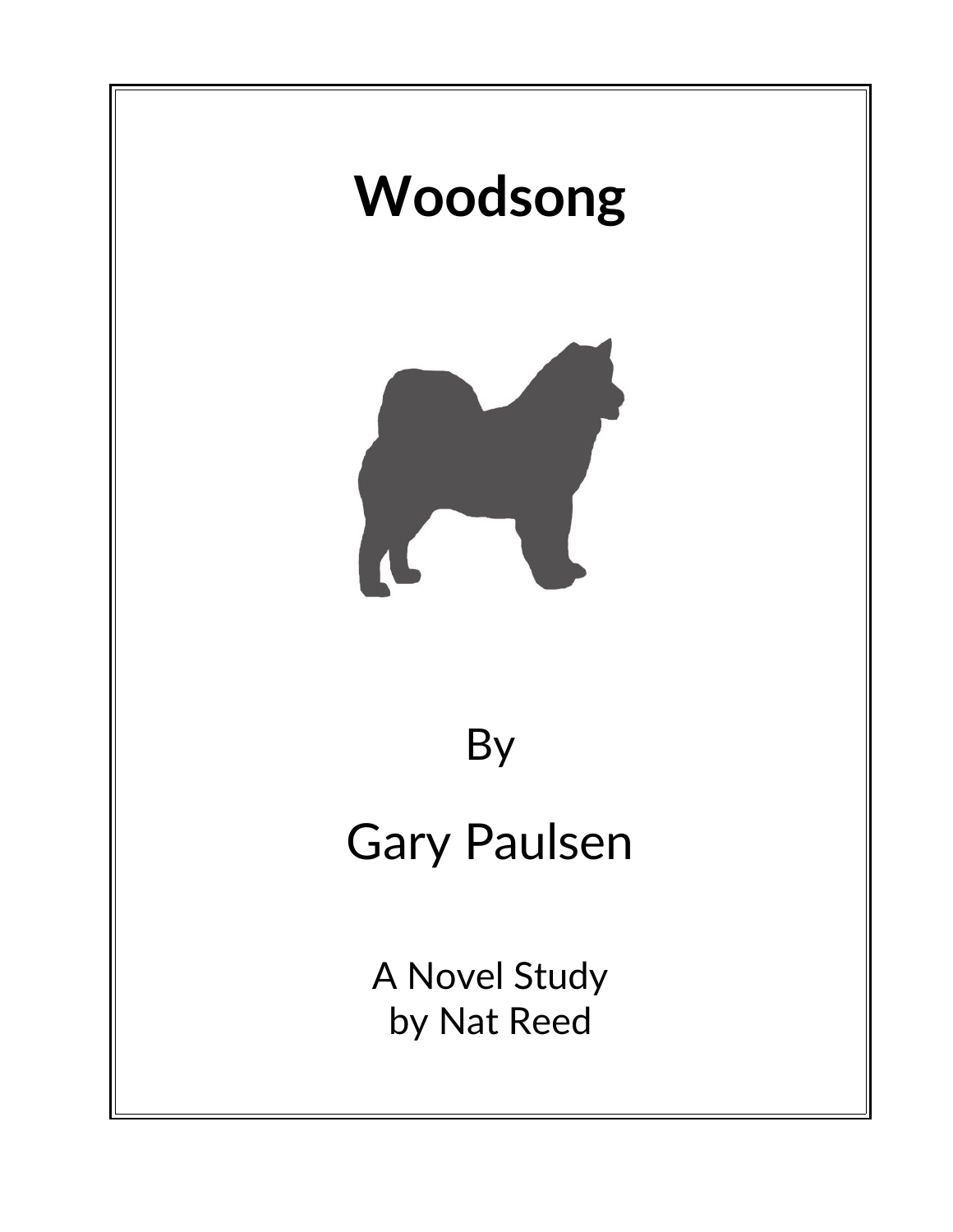*By Gary Paulsen*



# **Table of Contents**

| 4  |
|----|
|    |
| 5  |
|    |
| 6  |
|    |
| 79 |
|    |

**About the author:** Nat Reed was a member of the teaching profession for more than 35 years. He was a full-time instructor at Trent University in the Teacher Education Program for nine years. For more information on his work and literature, visit [novelstudies.org.](http://www.novelstudies.org/)

> Copyright © 2013 Nat Reed Revisions Completed in 2022 All rights reserved by author. Permission to copy for single classroom use only. Electronic distribution limited to single classroom use only. Not for public display.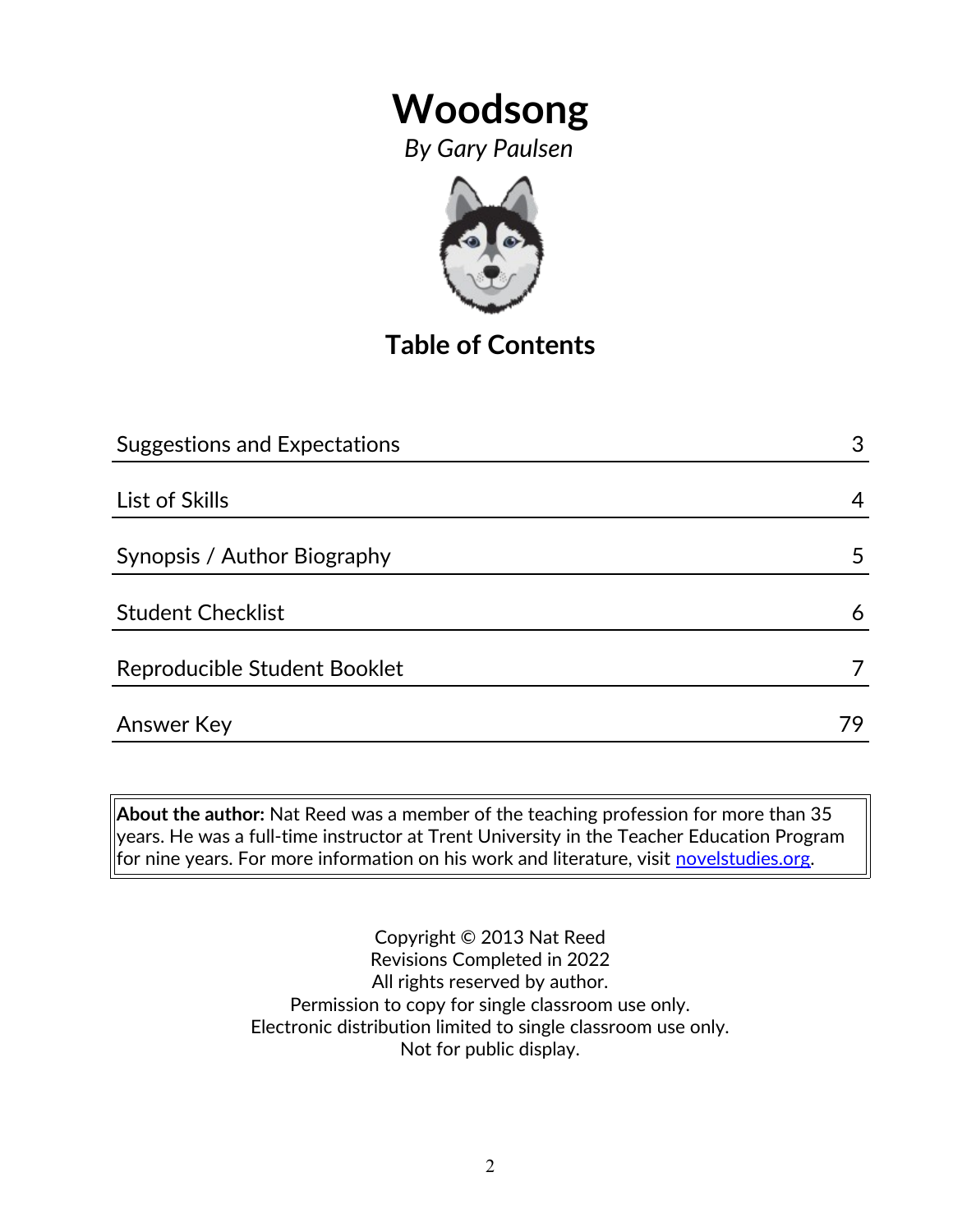*By Gary Paulsen*



### **Suggestions and Expectations**

This curriculum unit can be used in a variety of ways. Most chapters of the novel study focus on one or two chapters of *Woodsong* and are comprised of four different activities:

- b. Before You Read
- c. Vocabulary Building
- d. Comprehension Questions
- e. Language and Extension Activities

A **portfolio cover** (p.7) as well as a **Checklist** (p.6) are included so that students may track of their completed work.

**Every activity need not be completed by all students.** 

### **Links with the Common Core Standards (U.S.)**

Many of the activities included in this curriculum unit are supported by the Common Core Standards. For instance the *Reading Standards for Literature, Grade 5*, makes reference to

a) determining the meaning of words and phrases. . . including figurative language;

b) explaining how a series of chapters fits together to provide the overall structure;

c) compare and contrast two characters;

d) determine how characters … respond to challenges;

e) drawing inferences from the text;

f) determining a theme of a story . . . **and many others.**

**Themes** which may be taught in conjunction with the novel include overcoming difficulty, courage and endurance, the environment, and personal growth.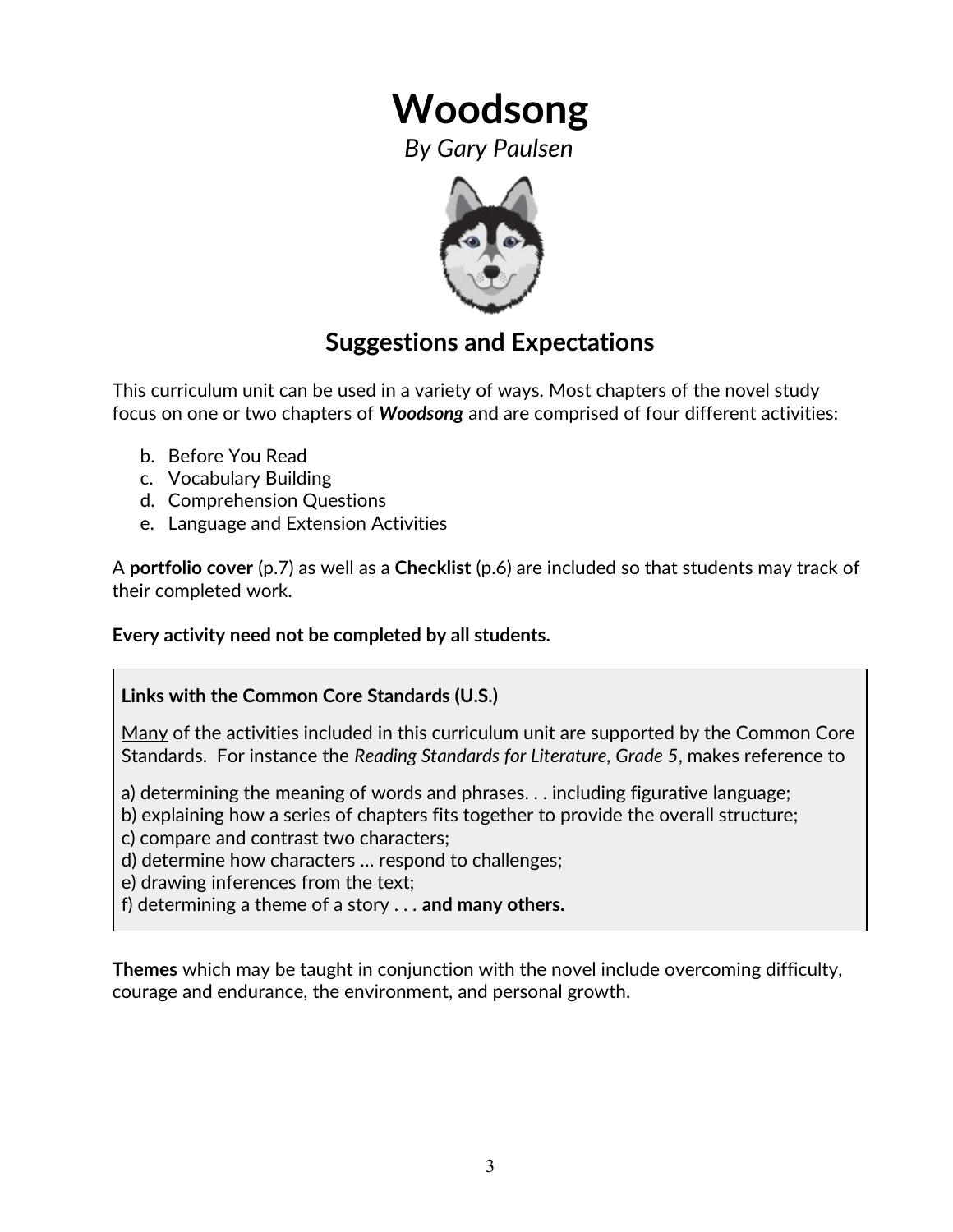*By Gary Paulsen*

# **List of Skills**

### **Vocabulary Development**

- 1. Locating descriptive words/phrases 8. Use of singular / plural nouns
- 2. Listing synonyms/homophones 9. Listing compound words
- 3. Identifying/creating *alliteration* 10. Identifying parts of speech
- 4. Use of capitals and punctuation 11. Determining alphabetical order
- 
- 
- 

### **Setting Activities**

1. Summarize the details of a setting

### **Plot Activities**

- 
- 2. Identify conflict in the story 4. Five W's Chart

#### **Character Activities**

- 
- 2. Protagonists and antagonists

### **Creative and Critical Thinking**

- 
- 
- 3. Write a letter to a friend 7. Write a book review
- 4. Complete an Observation Chart 8. Complete a KWS Chart

### **Art Activities**

- 
- 
- 
- 
- 
- 
- 5. Identifying syllables 12. Identification of root words
- 6. Identify *anagrams* 13. Identify/create *similes*
- 7. Identify *personification* 14. Identification of a *cliffhanger*

- 1. Complete a *time line* of events 3. Identify the climax of the novel
	-
- 1. Determine character traits 3. Relating personal experiences
- 1. Research 5. Conduct an interview
- 2. Write a newspaper story 6. Write a description of personal feelings
	-
	-
- 1. A Storyboard 3. Design a cover for the novel
- 2. Create a collage 2. Create a collage 4. Design an Information Card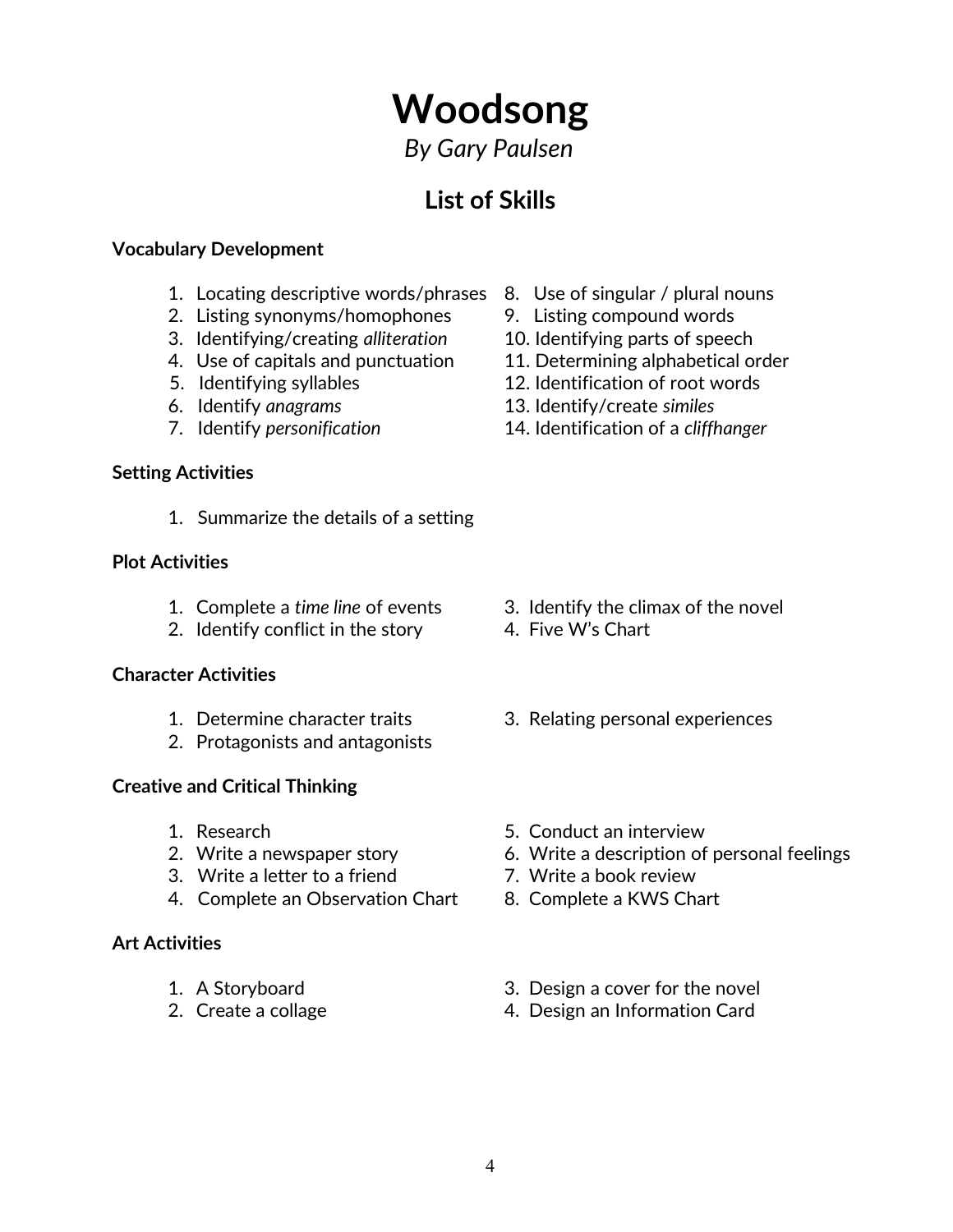*By Gary Paulsen*



**Synopsis**

 Gary Paulsen, the three-time Newbery Honor author, is no stranger to adventure. He has flown off the back of a dogsled and down a frozen waterfall to near disaster, and waited for a giant bear to seal his fate with one slap of a claw. He has led a team of sled dogs toward the Alaskan Mountain Range in an Iditarod – the grueling, 1180 mile dogsled race – hallucinating from lack of sleep, but determined to finish.

 Here in vivid detail, Paulsen recounts several of the remarkable experiences that shaped his life and inspired his award-winning writing. [The Publisher]

### **Author Biography** *Gary Paulsen*

 Gary Paulsen, a renowned author of novels for young people, presently lives in New Mexico. Three of Gary Paulsen's novels have been acclaimed as Newbery Honor Books: **Hatchet, Dogsong,** and **The Winter Room**. *The River* is Gary's exciting sequel to **Hatchet**. His other novels include: *Brian's Winter* (sequel)*, Brian's Return* (sequel)*, Canyons, The Crossing, Dancing Carl, The Island, Popcorn Days and Buttermilk Nights, Sentries, Tracker, Woodsong,*



*The Legend of Red Horse Canyon, Escape From Fire Mountain, Danger on Midnight River.*

 Gary Paulsen is an avid outdoors-man who competed in the Iditarod, a dog sled race across Alaska. He also frequently sails the Pacific Ocean.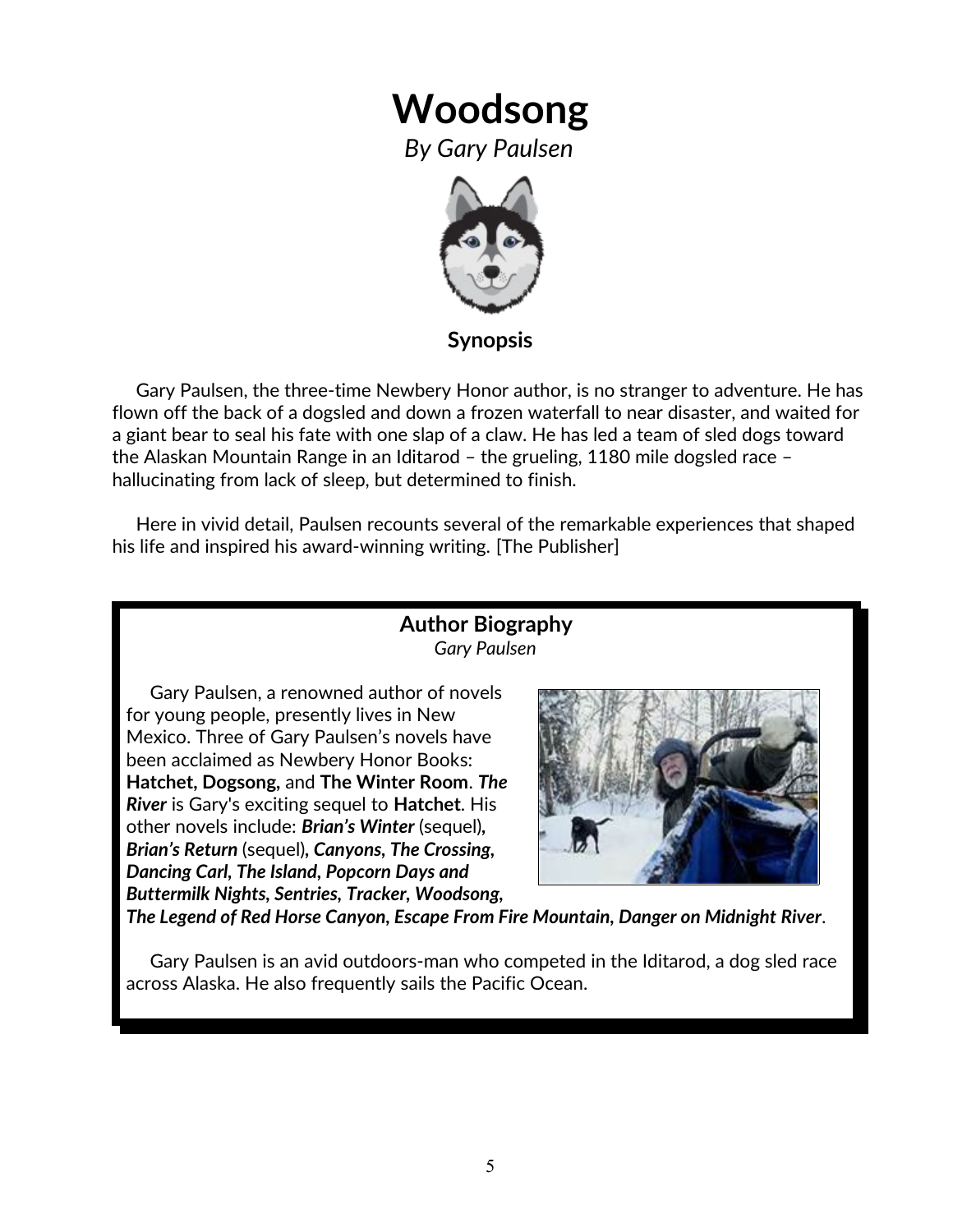*By Gary Paulsen*



### **Student Checklist**

Student Name

| Assignment | Grade / Level | Comments |
|------------|---------------|----------|
|            |               |          |
|            |               |          |
|            |               |          |
|            |               |          |
|            |               |          |
|            |               |          |
|            |               |          |
|            |               |          |
|            |               |          |
|            |               |          |
|            |               |          |
|            |               |          |
|            |               |          |
|            |               |          |
|            |               |          |
|            |               |          |
|            |               |          |
|            |               |          |
|            |               |          |
|            |               |          |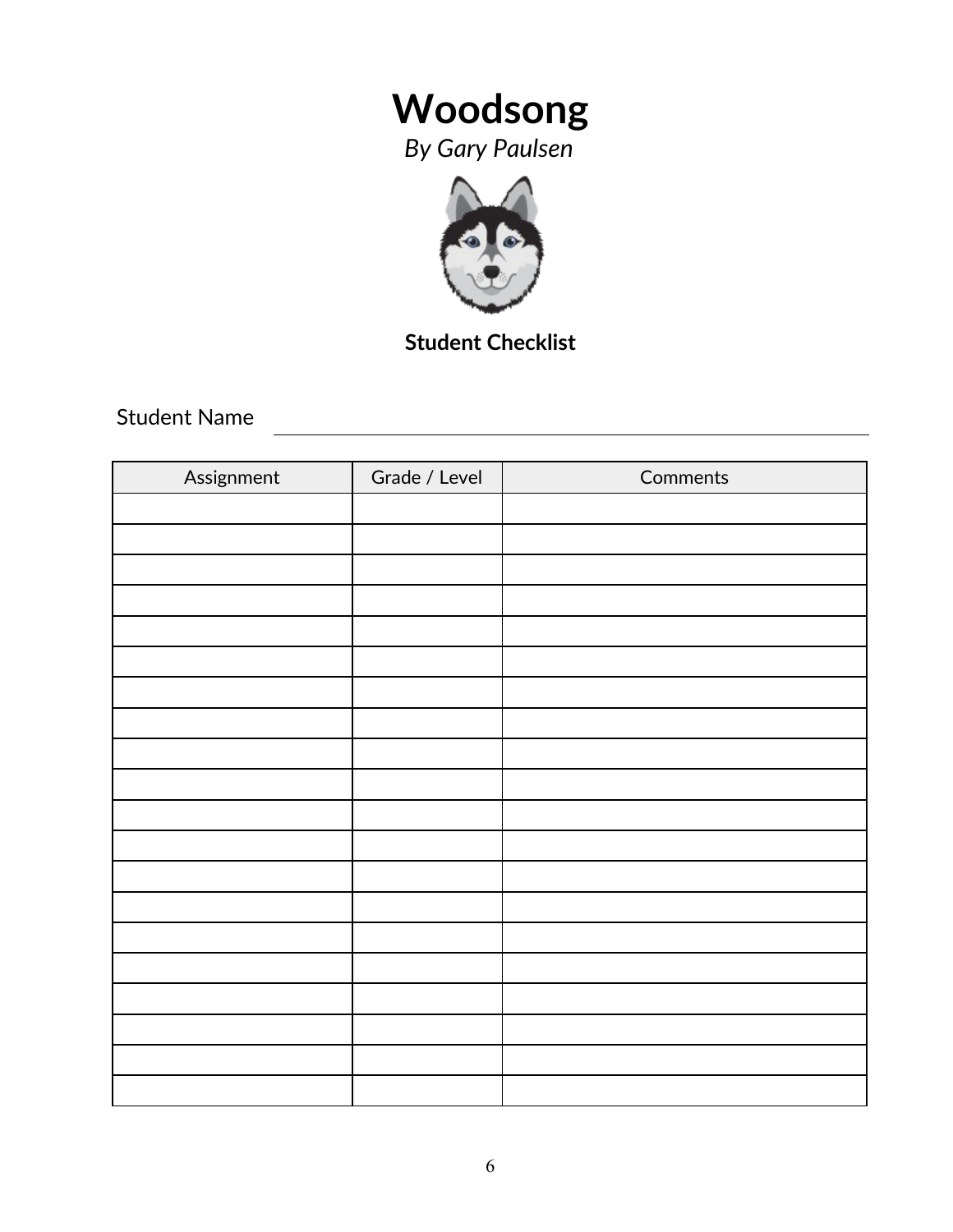

*By Gary Paulsen*

Name: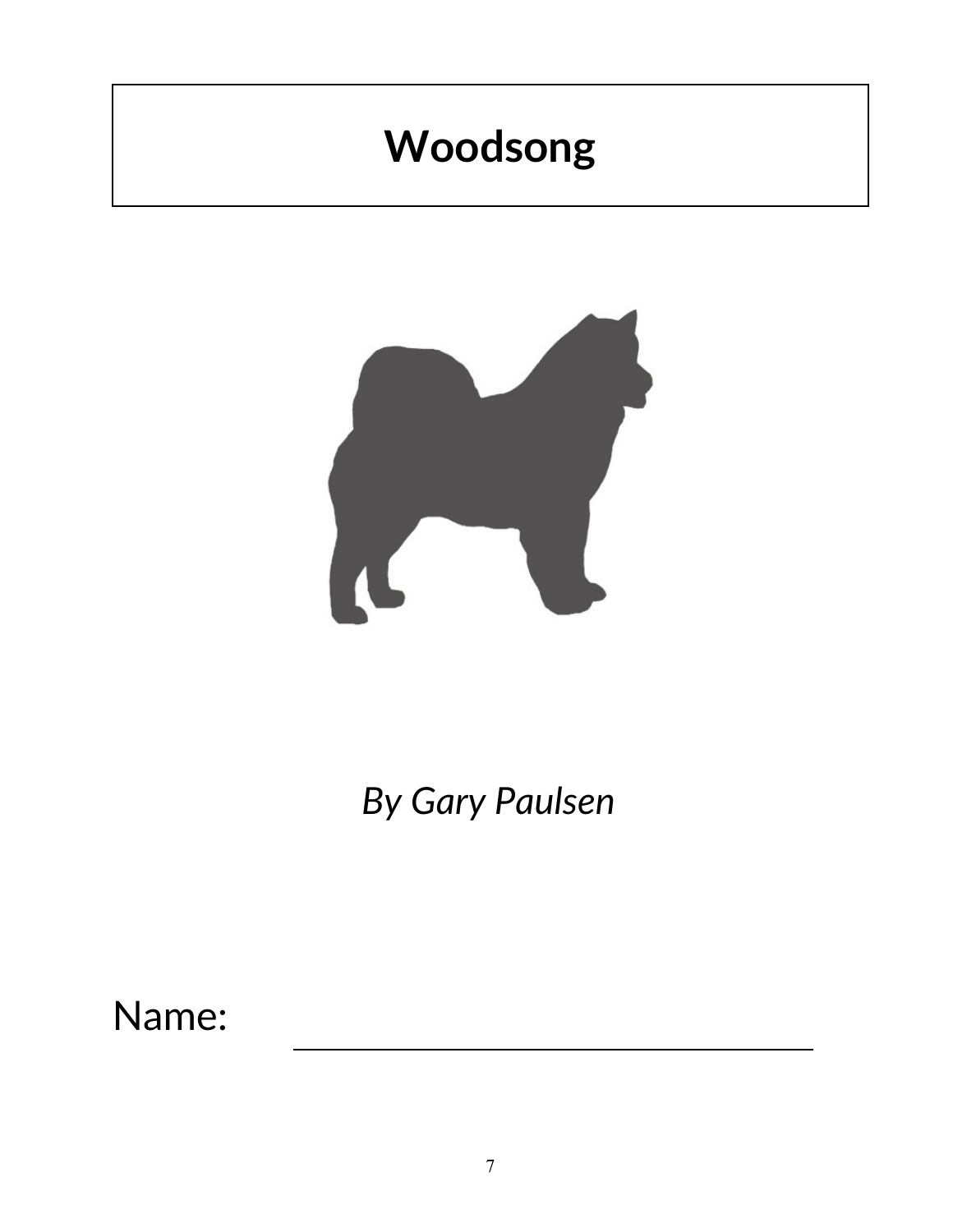*By Gary Paulsen*

# **Chapter 1**



## **Before you read the chapter**:

The **protagonist** in most novels or works of nonfiction features the main character or "good guy". The protagonist of **Woodsong** is actually Gary Paulsen, the author of this exciting book. Think back on some of your favorite characters from past novels you have read or movies you've seen. What do you think makes for an especially interesting **protagonist**?



### **Vocabulary:**

Choose a word from the list to complete each sentence.

| paradox      | tandem  | precise    | intent   | predator  |
|--------------|---------|------------|----------|-----------|
| preconceived | carcass | clambering | treguent | virtually |

- 1. Jon's \_\_\_\_\_\_\_\_\_\_\_\_\_\_\_\_\_\_ was to make everyone think he was left-handed?
- 2. The children were upset to see the \_\_\_\_\_\_\_\_\_\_\_\_\_\_\_ of a deer beside the highway.
- 3. It was quite a \_\_\_\_\_\_\_\_\_\_\_\_\_\_\_\_\_\_ that such a talented team had never won.
- 4. Gary Paulsen spent \_\_\_\_\_\_\_\_\_\_\_\_\_\_\_\_\_\_ all of his time hunting.
- 5. The old trapper harnessed his dog team in \_\_\_\_\_\_\_\_\_\_\_\_\_\_.
- 6. My aunt and uncle were \_\_\_\_\_\_\_\_\_\_\_\_\_\_\_\_\_\_ visitors of the local museum.
- 7. The children were all \_\_\_\_\_\_\_\_\_\_\_\_\_\_\_\_ to see Santa Claus.
- 8. Do you think she had any \_\_\_\_\_\_\_\_\_\_\_\_\_\_\_\_\_ idea of who the burglar was?
- 9. It is critical for an architect to be extremely \_\_\_\_\_\_\_\_\_\_\_\_\_\_\_\_.
- 10. The grizzly bear is an especially ferocious \_\_\_\_\_\_\_\_\_\_\_\_\_\_\_\_\_\_\_\_.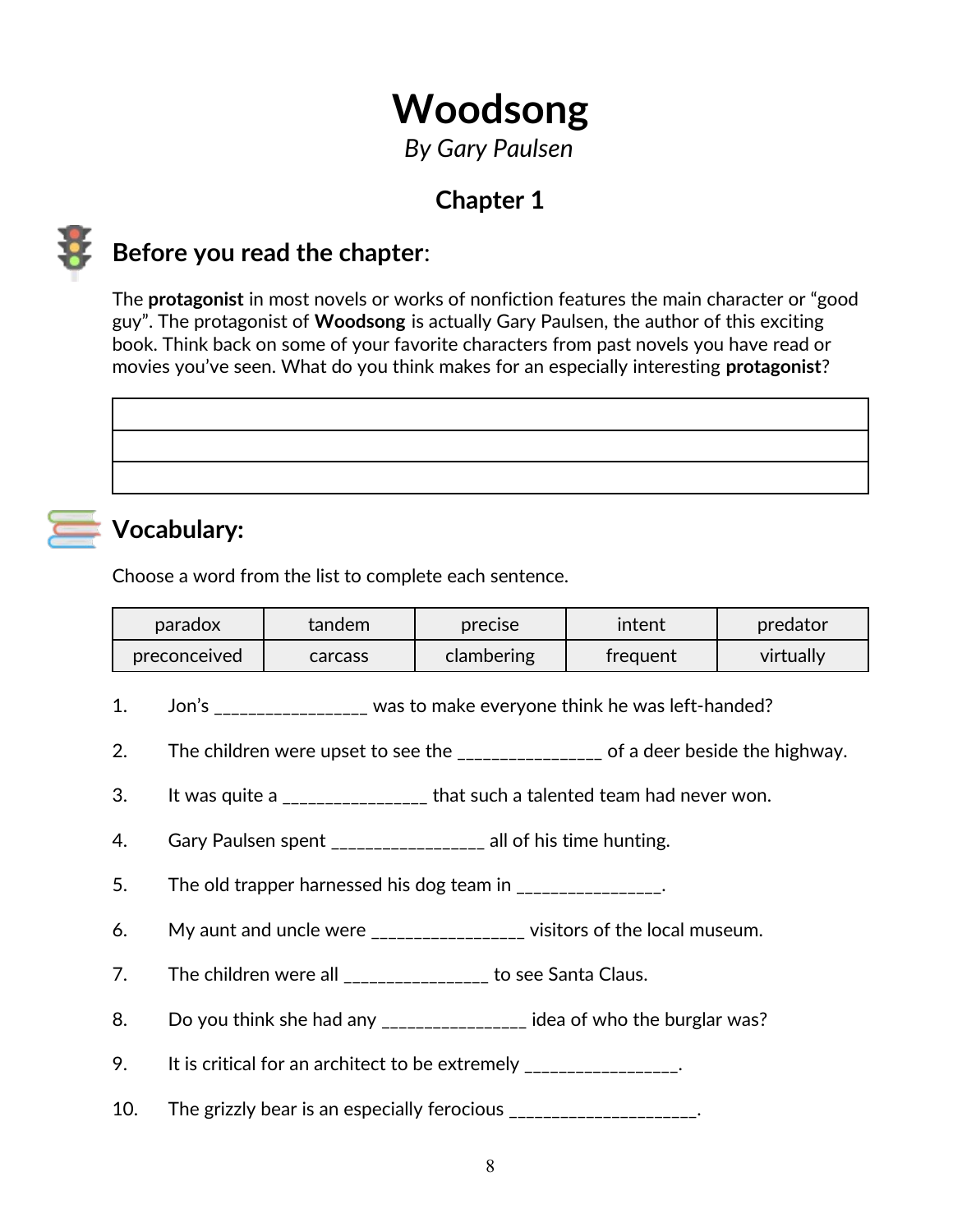

- 1. What is the setting of Chapter One?
- 2. Chapter One begins with an example of **foreshadowing** (a literary device in which the author provides clues as to upcoming events). Find an example of foreshadowing in the opening paragraphs.

3. The author believed in the fairy tale version of the forest until he was \_\_ years old.

### **Good to Know – The Gangline**

The **gangline** is a single line to which each dog is attached, usually in pairs, and it keeps the dogs in a tight formation ahead of the sled. This is better for forested areas or narrow trails, and is the typical harness system used in sled dog races such as the [Iditarod](http://www.athropolis.com/arctic-facts/fact-iditarod.htm) or [Yukon Quest.](http://www.athropolis.com/arctic-facts/fact-yukon-quest.htm) [\(http://www.athropolis.com/arctic-facts/fact-dogs-hitch.htm\)](http://www.athropolis.com/arctic-facts/fact-dogs-hitch.htm)

- 4. At first the deer and the wolves didn't even notice the author and his dog team. True or False
- 5. What event slowed the deer down enough so that the wolves were able to catch up to it?

6. What did the man do to interrupt the wolves and what was the result?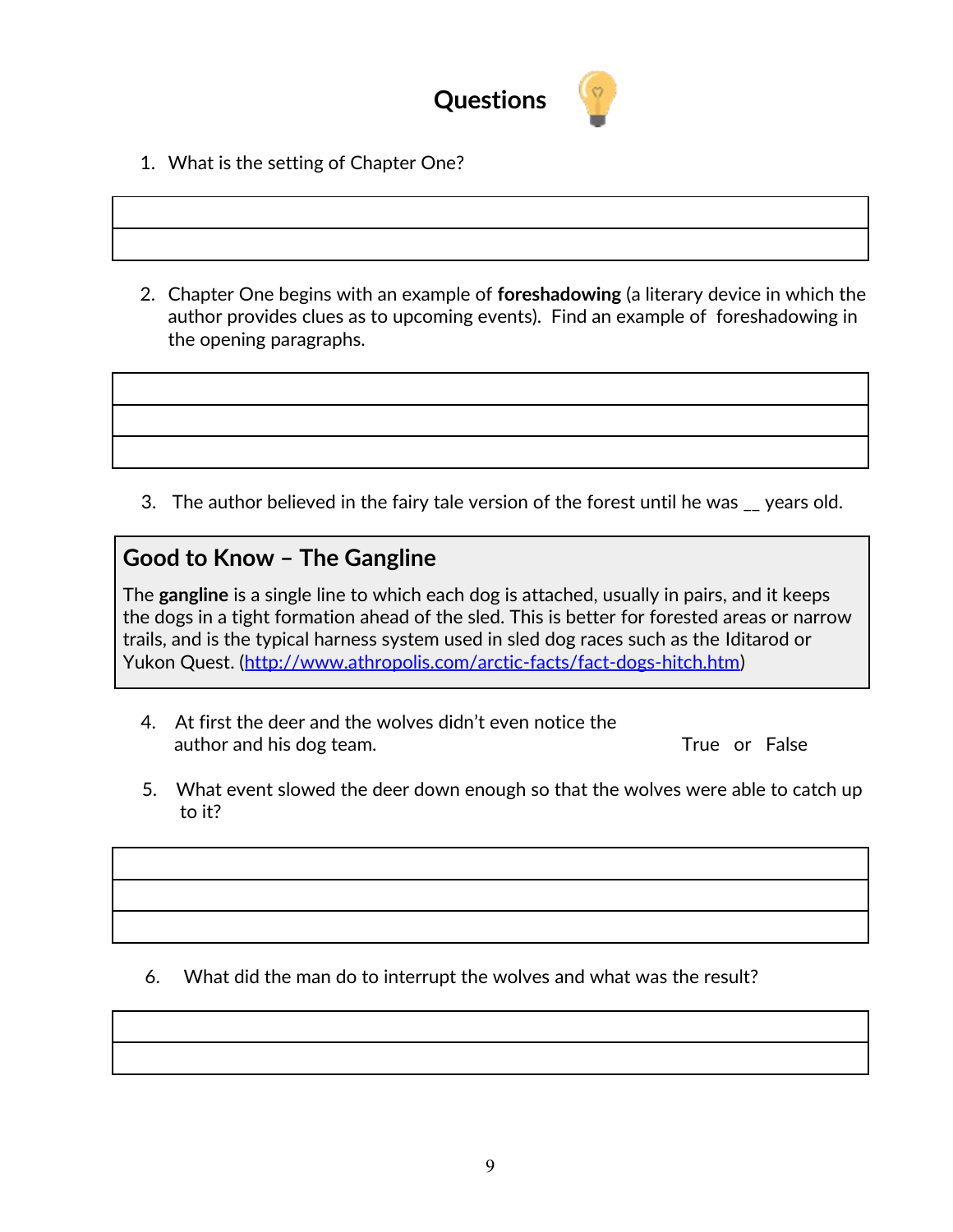7. Describe your impression of the first chapter?



**Language Activities**

# **A***.* **Investigate: Brush Wolves**

The author explains that the wolves he saw in this chapter were not the big timber wolves that the north country is so famous for, but **brush wolves**. Brush wolves are described in this chapter as being smaller than timber wolves, weighing about 40-50 pounds each. Your task is to do an investigation of this sometimes misunderstood creature. Using resources in your school library or on the Internet, research the brush



wolf and record three fascinating facts from your research to share with your classmates.

| $\Omega$ |                                                                                                                                                                                                                                                                                                                                                        |
|----------|--------------------------------------------------------------------------------------------------------------------------------------------------------------------------------------------------------------------------------------------------------------------------------------------------------------------------------------------------------|
|          |                                                                                                                                                                                                                                                                                                                                                        |
|          | $\frac{1}{\sqrt{2}}$ , $\frac{1}{\sqrt{2}}$ , $\frac{1}{\sqrt{2}}$ , $\frac{1}{\sqrt{2}}$ , $\frac{1}{\sqrt{2}}$ , $\frac{1}{\sqrt{2}}$ , $\frac{1}{\sqrt{2}}$ , $\frac{1}{\sqrt{2}}$ , $\frac{1}{\sqrt{2}}$ , $\frac{1}{\sqrt{2}}$ , $\frac{1}{\sqrt{2}}$ , $\frac{1}{\sqrt{2}}$ , $\frac{1}{\sqrt{2}}$ , $\frac{1}{\sqrt{2}}$ , $\frac{1}{\sqrt{2}}$ |
| 3        |                                                                                                                                                                                                                                                                                                                                                        |

**B***.* Choose ten words from this chapter with two or more **syllables**. Indicate the syllables by drawing a line between each syllable. **Example**: **good / bye**.

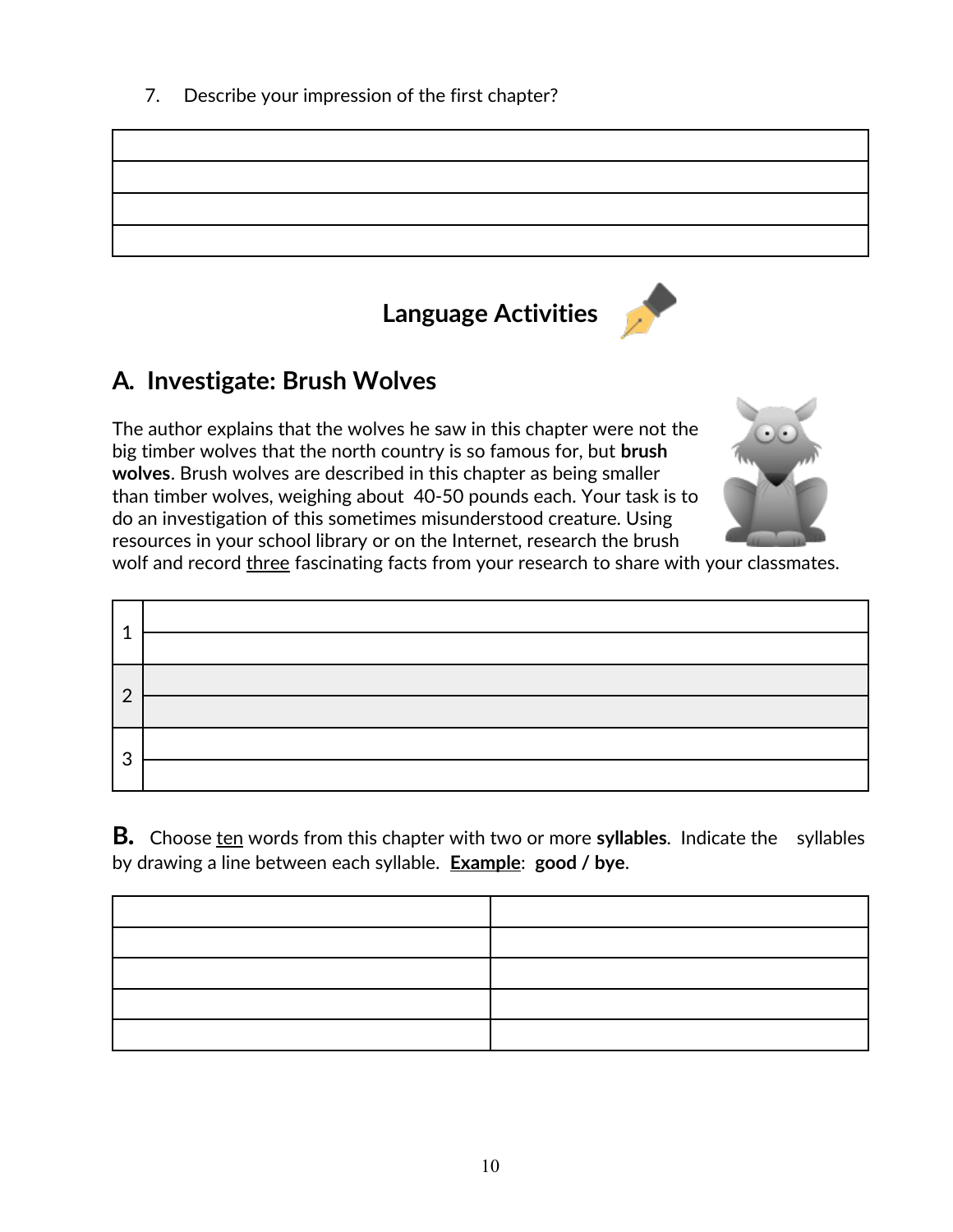# **C. The Quatrain Poem.**

The **quatrain** is a popular form of rhymed verse. It is a poem of four lines, is usually light and can be humorous. The following quatrain is the first four lines from a poem called *My Dog Mike,* written by the famous poet, Atrocious Halitosis.

*I got a dog, I call him Mike, He pulls my sled to town. I climb on back and say "get up", He ain't never let me down.*



Various rhyming schemes make up a quatrain poem. As you can see, the above four lines have a rhyming scheme of **A – B – C – B** Other rhyming schemes include: ABAB, AAAA, AABA, ABBA, ABBB, and AAAB.

Your task is to write your own quatrain poem. You may choose a rhyming scheme that fits with your own personal creation. The theme should have something to do with the themes established in the first seven chapters of our novel*.*

### **The Quatrain Poem**

Now create your own Quatrain Poem. Your poem must follow the format of a quatrain poem described above (and must rhyme).

**Title**: \_\_\_\_\_\_\_\_\_\_\_\_\_\_\_\_\_\_\_\_\_\_\_\_\_\_\_\_\_\_\_\_\_\_\_\_\_\_\_\_\_\_\_\_\_\_\_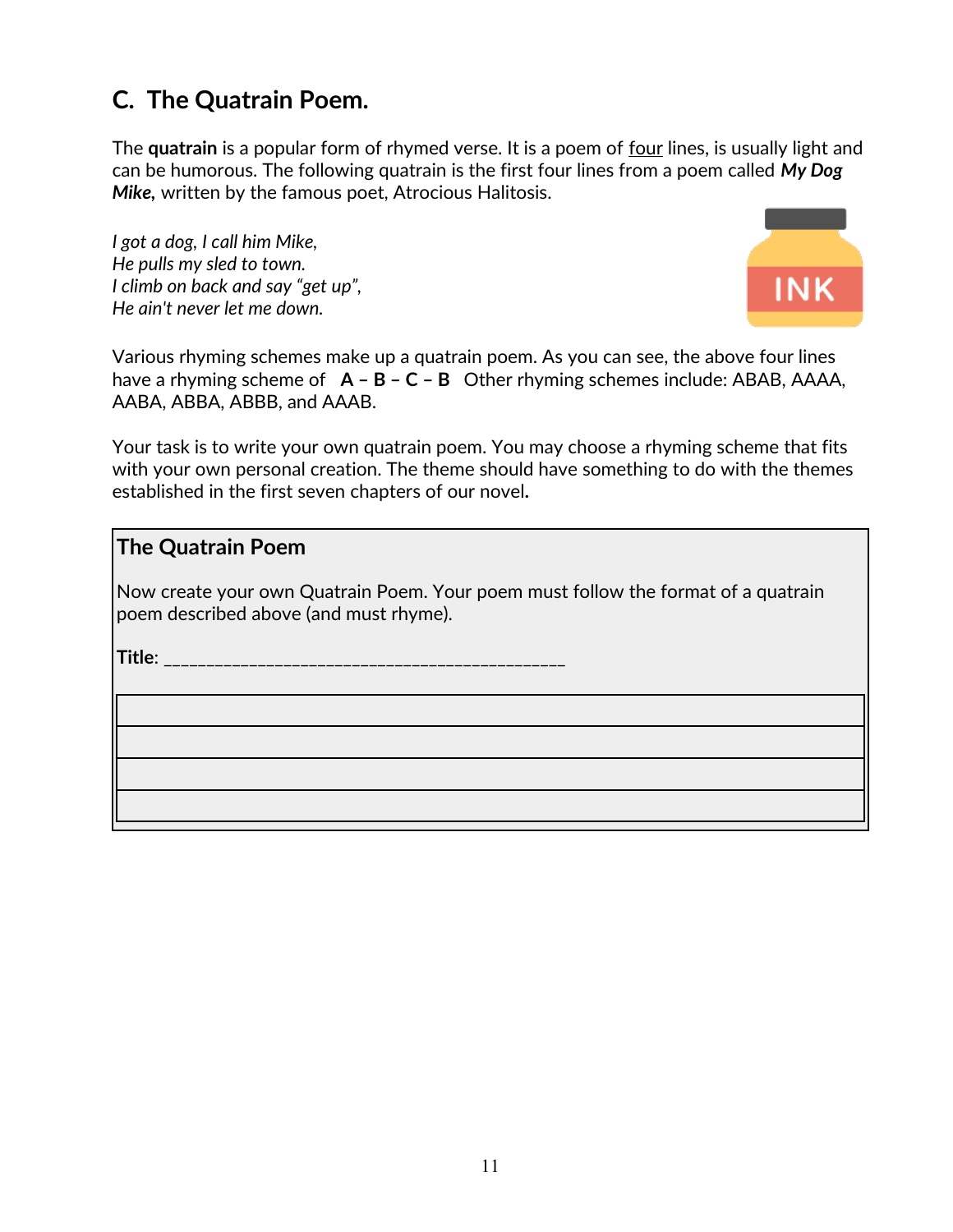**D.** Next to each pair of words indicate whether each is an example of a Synonym (S). Antonym (A), or Homophone (H).

|   | racing - meandering    |  | tandem - unit        |  |
|---|------------------------|--|----------------------|--|
| ⌒ | close - near           |  | intent - engrossed   |  |
| 3 | paradox - enigma       |  | hole - whole         |  |
|   | innocence - corruption |  | prepared - unwilling |  |
|   | right - rite           |  | outwit - support     |  |

## **E. Caviar Words**

The author of this novel is noted for his use of elegant, tasteful words. Someone once stated that some words have the sound of **caviar** (rich and elegant) and others are more are common (**peanut butter** words). With a colleague come up with 5 examples of each type of word. You may use any chapter of the novel to find these words.



| <b>Caviar Words</b> | <b>Peanut Butter Words</b> |
|---------------------|----------------------------|
|                     |                            |
|                     |                            |
|                     |                            |
|                     |                            |
|                     |                            |

### **F***.* **My 02¢ About Chapter 1.**

**What I Liked Best:** 

**I Didn't Like The Part:**

**I Didn't Like It Because:**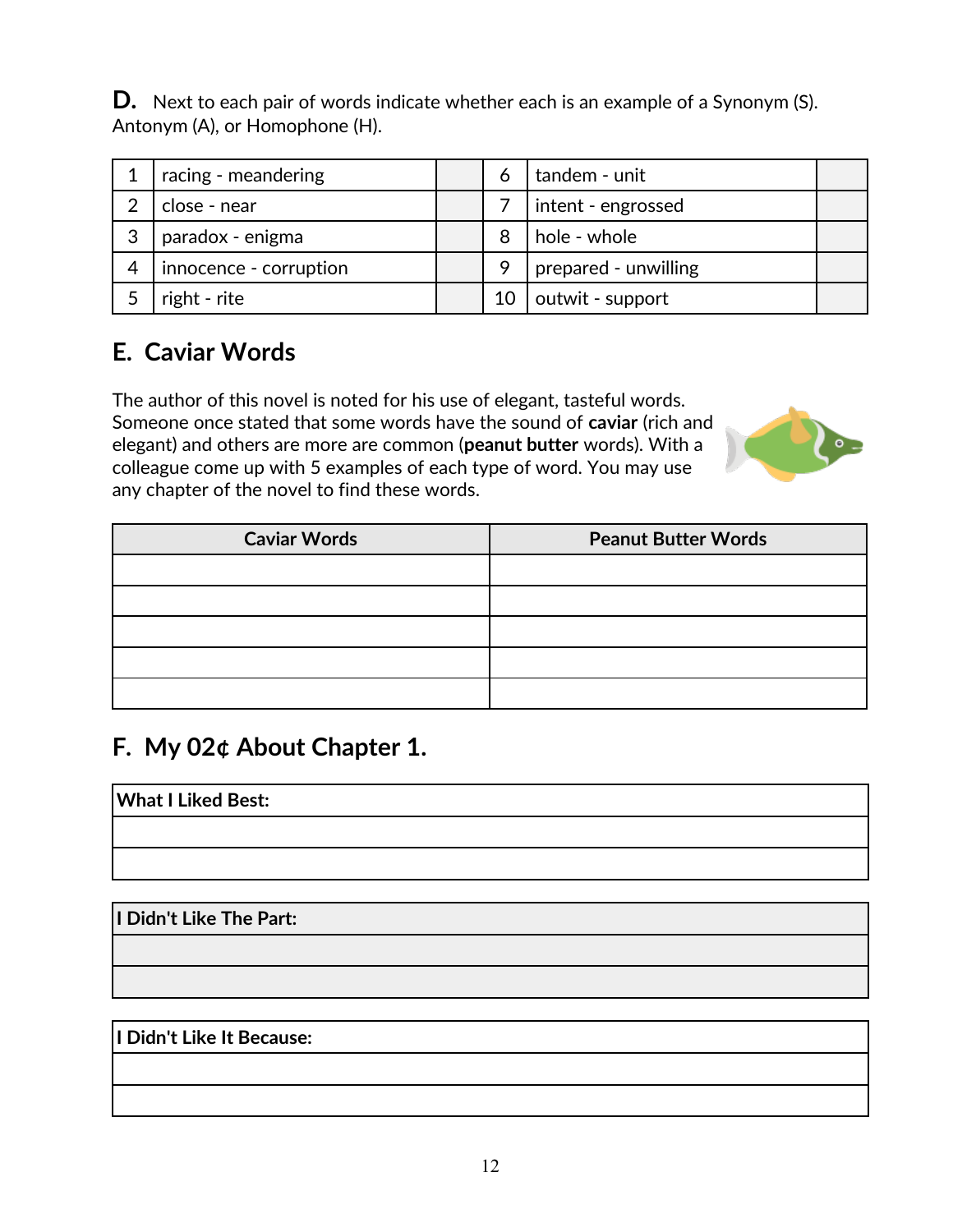## **G. 5 Ws and an H.**

Choose an event from this section that you thought was really important and/or exciting. Using facts that you gleaned from reading about this event, fill in the balloons below, summarizing what you learned.